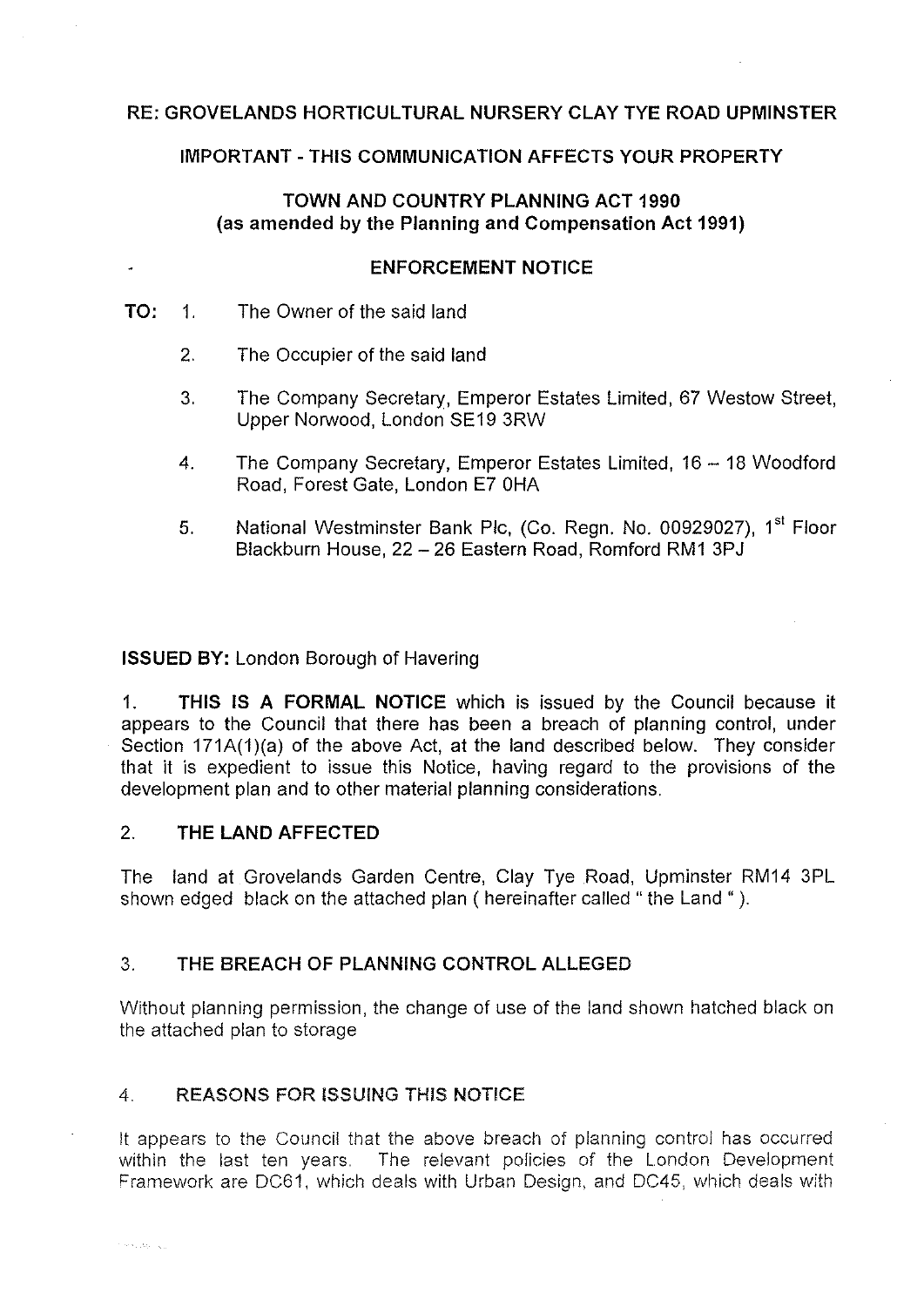appropriate change of use within the Metropolitan Green Belt. PPG2 is also relevant. Policy DC61 is the Council's general environmental policy which seeks to ensure that all change of use is compatible with its surrounding environment. Policy DC45 is the Council policy which presumes against harmful inappropriate change of use within the Green Belt. Policy DC45 is consistent with the Government's advice on Green Belts(PPG2) which similarly identifies appropriate uses for the purposes of either DC45 or PPG2. Green Belt policy and guidance confirm that planning permission should only be given if such identified harm is clearly outweighed by very special circumstances. The site is being used for storage purposes of mobile temporary buildings and containers which have a detrimental impact upon views into the site, its openness, and thereby the site's contribution to the Green Belt. Furthermore, the use of the site for storage results in lorry movements causing noise and disturbance to nearby residents.

# 5. **WHAT YOU ARE REQUIRED TO DO**

(i) Stop using the land shown hatched black on the attached plan for storage

Time for compliance: 3 months from the effective date of this notice.

(ii) Remove from the Land all rubble, storage materials, machinery, apparatus, equipment, mobile homes and containers brought onto the land in association with the unauthorised use and resulting from compliance with requirement (i) above

Time for compliance: 3 months from the effective date of this notice.

# 6. **WHEN THIS NOTICE TAKES EFFECT**

This Notice takes effect on  $15<sup>th</sup>$  June 2009 unless an appeal is made against it beforehand

Dated.

Signed:

Authorised Officer

on behalf of London Borough of Havering Town Hall Main Road Romford RM1 3BD

YOUR RIGHT OF APPEAL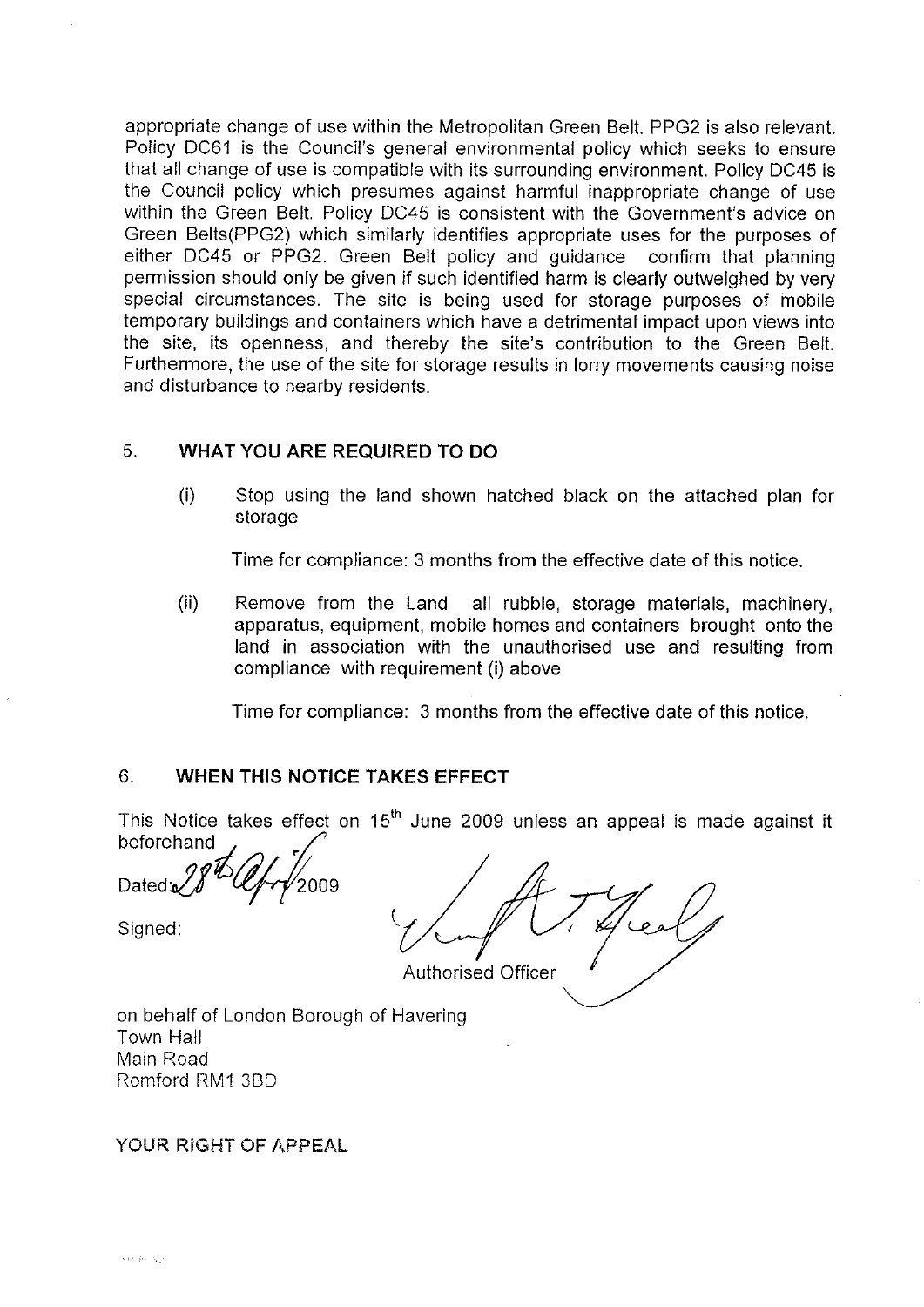You can appeal against this Enforcement Notice to the Secretary of State by 15<sup>th</sup> June 2009. Further details are given on the information sheet from the Planning Inspectorate which accompanies this Notice. The enclosed booklet "Enforcement Appeals - A guide to procedure" also sets out your rights.

### **WHAT HAPPENS IF YOU DO NOT APPEAL**

If you do not appeal against this Enforcement Notice, it will take effect on  $15<sup>th</sup>$  June 2009 and you must then ensure that the required steps for complying with it, for which you may be held responsible, are taken within the period specified in the Notice.

# **FAILURE TO COMPLY WITH AN ENFORCEMENT NOTICE WHICH HAS TAKEN EFFECT CAN RESULT IN PROSECUTION AND/OR REMEDIAL ACTION BY THE COUNCIL.**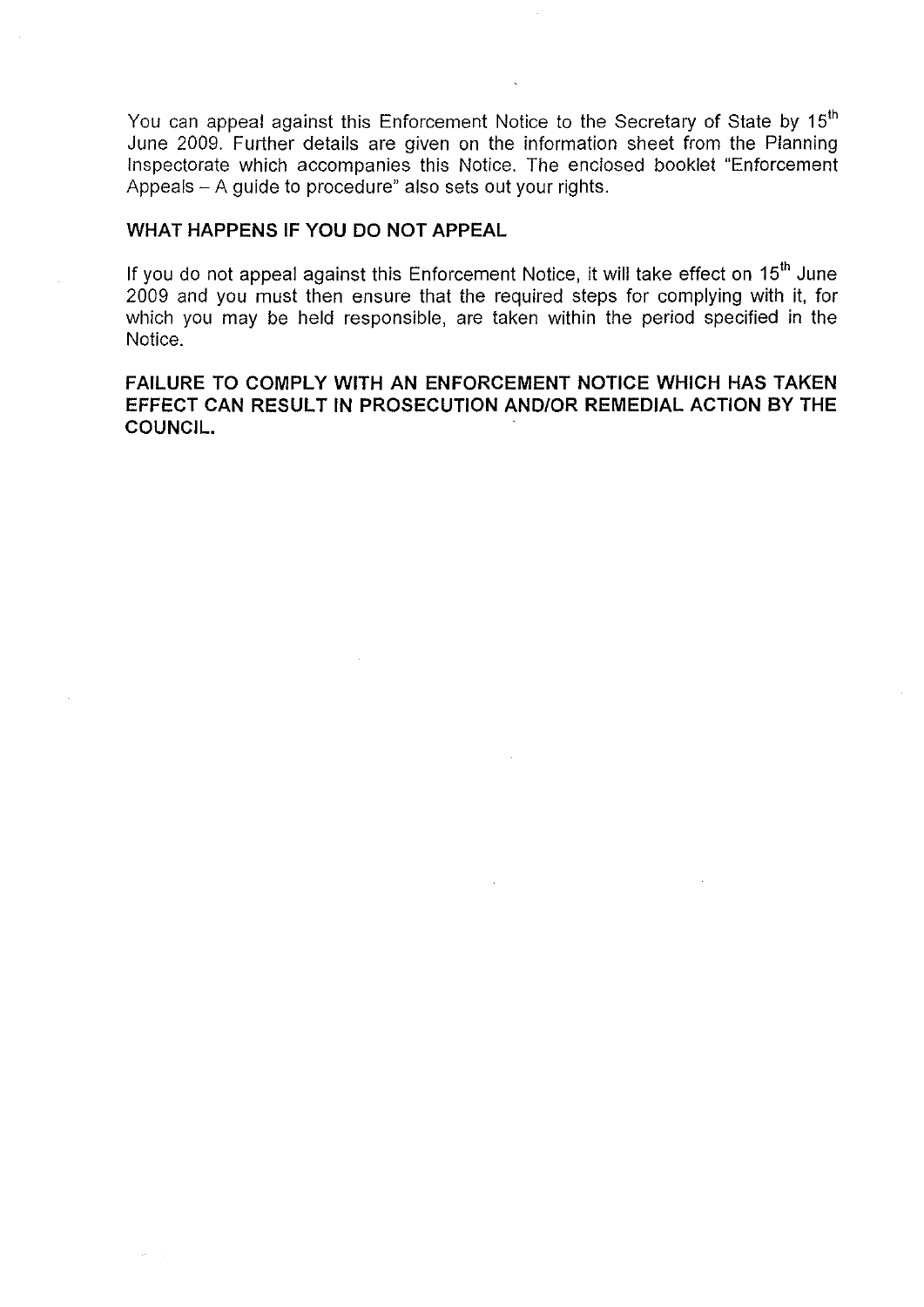# **EXPLANATORY NOTES**

# **STATUTORY PROVISIONS**

A copy of Sections 171A, 171B and 172 to 177 of the Town and Country Planning Act 1990 (as amended) is enclosed with this Notice.

# **YOUR RIGHT OF APPEAL**

You can appeal against this Notice, but any appeal must be in writing and received, or posted (with the postage paid and properly addressed) in time to be received in the ordinary course of the post, by the Secretary of State before  $15<sup>th</sup>$  June 2009.

If you intend to appeal this Notice you should follow instructions given on the information sheet from the Planning Inspectorate which accompanies this Notice.

### **GROUNDS OF APPEAL**

Under section 174 of the Town and Country Planning Act 1990 (as amended) you may appeal on one or more of the following grounds :-

- (a) that, in respect of any breach of planning control which may be constituted by the matters stated in the notice, planning permission ought to be granted or, as the case may be, the condition or limitation concerned ought to be discharged;
- (b) that those matters have not occurred;
- (c) that those matters (if they occurred) do not constitute a breach of planning control;
- (d) that, at the date when the notice was issued, no enforcement action could be taken in respect of any breach of planning control which may be constituted by those matters;
- (e) that copies of the enforcement notice were not served as required by section 172;
- (f) that the steps required by the notice to be taken, or the activities required by the notice to cease, exceed what is necessary to remedy any breach of planning control which may be constituted by those matters or, as the case may be, to remedy any injury to amenity which has been caused by any such breach;
- (g) that any period specified in the notice in accordance with section 173(9) falls short of what should reasonably be allowed.

Not all these grounds may be relevant to you.

#### **PLANNING APPLICATION FEE**

Should you wish to appeal on ground  $(a)$  - that planning permission should be granted for the unauthorised development - then a fee of £335 is payable both to the Secretary of State and to the Council, making the total fees payable £ 670 . If the fees are not paid then that ground of appeal will not be valid.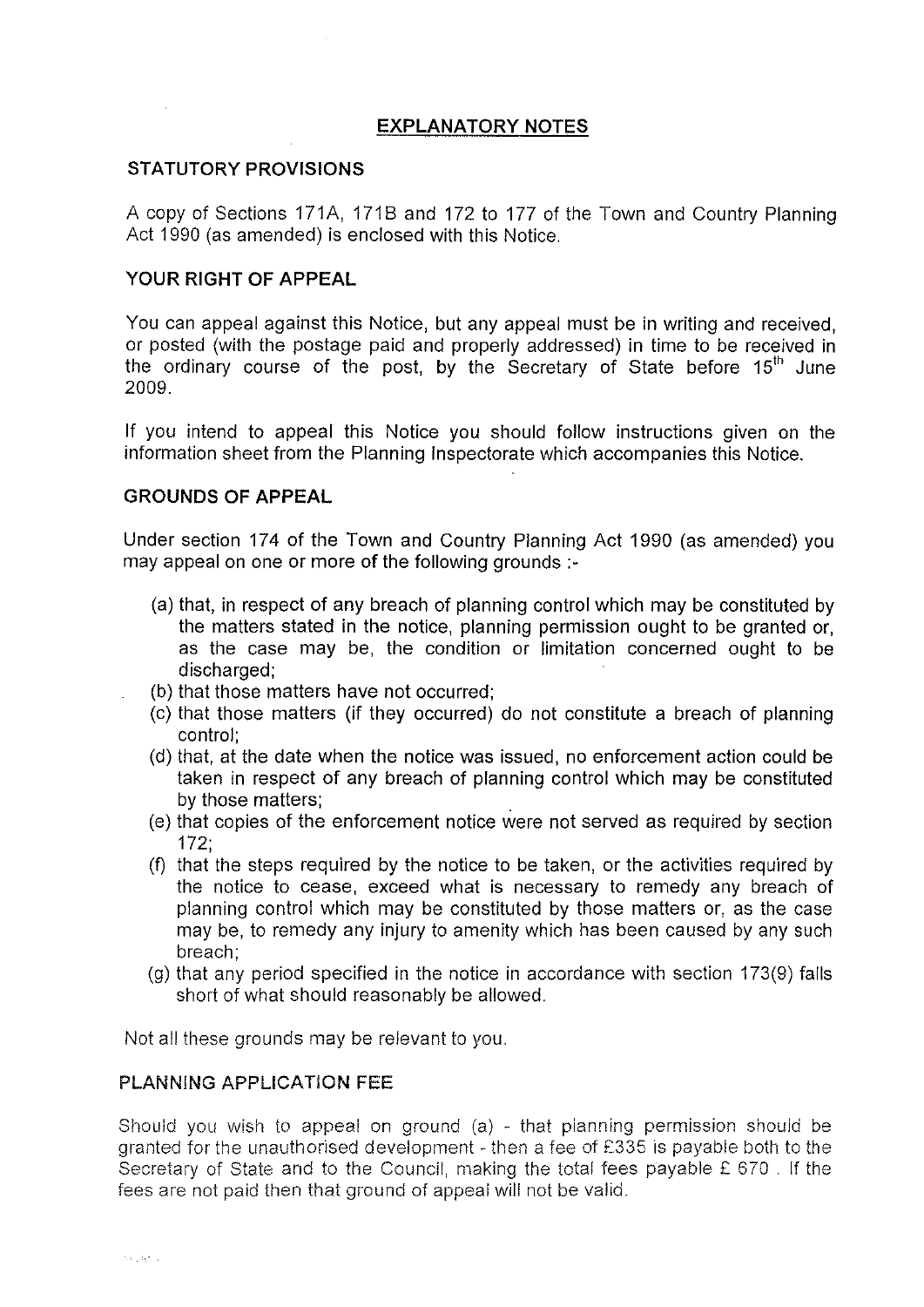# **STATEMENT ON GROUNDS OF APPEAL**

You must submit to the Secretary of State, either when giving notice of appeal or within 14 days from the date on which the Secretary of State sends a notice so requiring , a statement in writing specifying the grounds on which you are appealing against the enforcement notice and stating briefly the facts on which you propose to rely in support of each of those grounds.

# **RECIPIENTS OF THE ENFORCEMENT NOTICE**

The names and addresses of all the persons on whom the Enforcement Notice has been served are:<br> $TO: (1)$  Th

- (1) The Owner of the said land
	- (2) The Occupier of the said land
	- (3) The Company Secretary, Emperor Estates Limited, 67 Weslow Street, Upper Norwood, London SE19 3RW.
	- (4) The Company Secretary, Emperor Estates Limited, 16 -18 Woodford Road, Forest Gate, London E7 0HA.
	- (5) National Westminster Bank Plc,  $1^{st}$  Floor Blackburn House, 22 26 Eastern Road, Romford RM1 3PJ.

 $\mathcal{L}^{\mathcal{L}}$